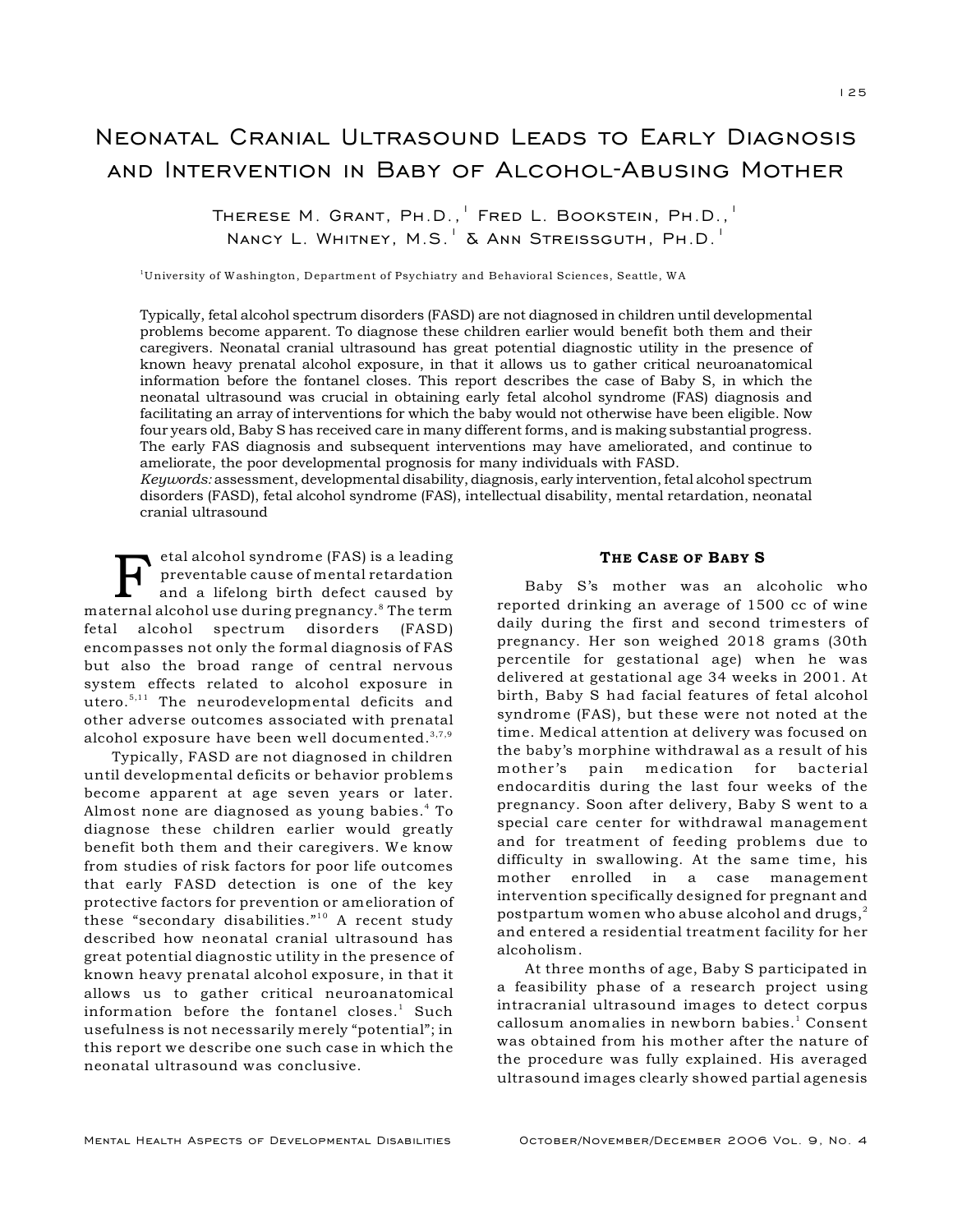of the corpus callosum, a trait not uncommonly encountered in FASD patients.<sup>6</sup> The finding was reported to the baby's mother and to his pediatrician. Shortly thereafter physical therapy and nutrition services were prescribed to meet the baby's ongoing special needs. At the same time Baby S was returned to his mother's care.

When Baby S was eight months old, this same ultrasound image (now serving as a primary indicator of central nervous system problems), along with his observable growth deficiency (height and weight now in the first percentile for postnatal age) and "classic face of FAS," supported an official diagnosis of FAS at a state-supported clinic. By this time Baby S was showing moderate delays in speech and language and increasingly apparent behavior problems. At 10 months of age he was approved for Developmental Disabilities services and enrolled in an infant toddler early intervention program, one of the Washington State programs responsible for implementing the Individuals with Disabilities Education Act (IDEA), Part C. Here, a package of appropriate early intervention supports was initiated, including therapeutic childcare, nutrition services and physical, occupational, and speech therapy (which taught Baby S to use sign language). His mother was coached on techniques for the developmentally disabled toddler, including helping the baby respond to frustration and accommodate to transitions.

Although Baby S was recognized as having developmental delay, it took nearly a year and a half, until he was 29 months old, for the mother to obtain Social Security benefits for him. The initial petition was denied because of "no evidence of long term disability found." The subsequent appeal was won on the basis of his FAS diagnosis. The additional benefits allowed for increased therapeutic services and support services for home care. At age 3 Baby S was enrolled in a developmental preschool program through the public school system.

## **DISCUSSION**

Baby S is now four years old. A speech therapist continues to work with him, and his adaptive skills continue to improve. He shows no delays in fine or gross motor skills compared to his peers. He has some speech delays, and a moderate vocabulary; he is capable of communicating in sign language. While we can't tell how much more serious his problems and delays would have been without all the early

Mental Health Aspects of Developmental Disabilities October/November/December 2006 Vol. 9, No. 4

interventions, nevertheless it is apparent that this child has received care in every modality available in his community, and that he is making acceptable progress. The early FAS diagnosis empowered caregivers to schedule interventions for which Baby S would not otherwise have been eligible and that may have ameliorated, and continue to ameliorate, the poor developmental prognosis for most individuals with FASD.

In conclusion, we recommend that in the presence of known heavy prenatal alcohol exposure, conventional neonatal cranial ultrasound be performed in order to detect potentially important neuroanatomical information before the fontanel closes. Ultrasound findings alone cannot do the work of FASD classification, but they can support early detection of FASD in order to prevent secondary disabilities in the child, and, if interventions can be put in place for the birth mother, help prevent future births of alcohol-exposed siblings.

ACKNOWLEDGMENTS: Supported by the NIH Collaborative Initiative on Fetal Alcohol Spectrum Disorders, the University of Washington Fetal Alcohol and Drug Unit Royalty Fund, and the Washington State Department of Social and Health Services Division of Alcohol and Substance Abuse, the University of Washington Alcohol and Drug Abuse Institute.

## **REFERENCES**

- 1. Bookstein FL, Connor PD, Covell KD, et al. Preliminary evidence that prenatal alcohol damage may be visible in averaged ultrasound images of the neonatal human corpus callosum. Alcohol 2005;36:151-160.
- 2. Grant T, Ernst C, Streissguth A, Stark K. Preventing alcohol and drug exposed births in Washington State: Intervention findings from three Parent-Child Assistance Program sites. Am J Drug Alcohol Abuse 2005;31:471-490.
- 3. Mattson SN, Riley EP. A review of the neurobehavioral deficits in children with fetal alcohol syndrome or prenatal exposure to alcohol. Alcohol Clin Exp Res 1998;22:279-294.
- 4. Little BB, Snell LM, Rosenfeld CR, et al. Failure to recognize fetal alcohol syndrome in newborn infants. Am J Dis Child 1990;144:1142-1146.
- 5. O'Malley KD, Hagerman R. Developing clinical practice guidelines for pharmacological interventions with alcohol-affected children. In: Centers for Disease Control and Prevention (ed), Intervening with Children Affected by Prenatal Alcohol Exposure: Proceedings of a Special